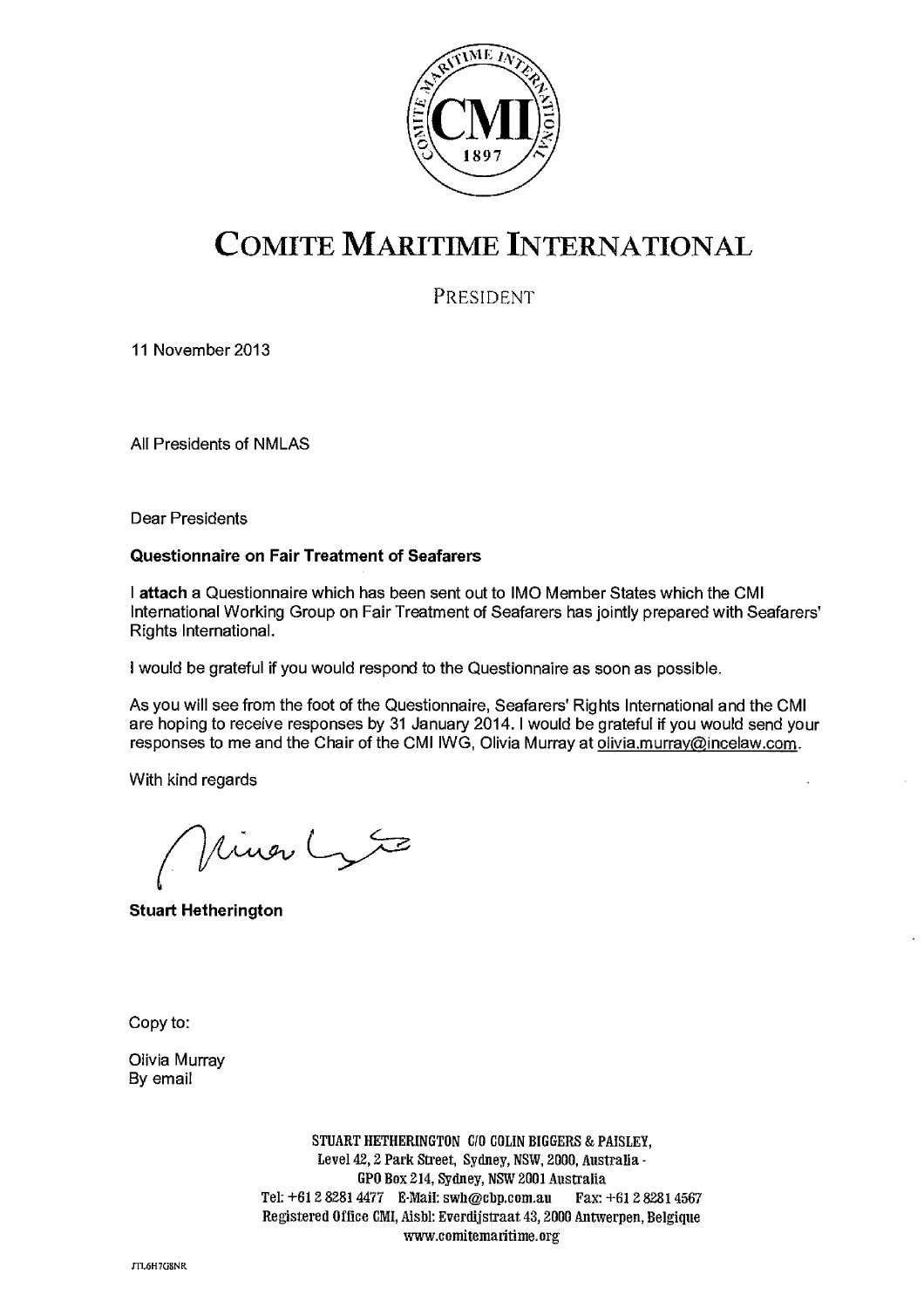

international centre for advancing the legal protection of seafarers

### **2006 GUIDELINES ON FAIR TREATMENT OF SEAFARERS IN THE EVENT OF A MARITIME ACCIDENT (the Guidelines)**

#### **QUESTIONNAIRE TO MEMBER GOVERNMENTS OF IMO**

**PLEASE NOTE THAT ALL RESPONSES WILL BE KEPT CONFIDENTIAL AND NO INDIVIDUAL COUNTRIES WILL BE IDENTIFIED IN ANY REPORT ON THE QUESTIONNAIRE WITHOUT EXPRESS AGREEMENT** 

1. Have the Guidelines been passed into the law/s of your country? Please tick:

| -5<br>۴ι |
|----------|
| N<br>r.  |

2. If the Guidelines have been passed into the law/s of your country, have all or some of the paragraphs of the Guidelines been passed into the law/s of your country? Please tick:

❑ ALL PARAGRAPHS ❑ SOME PARAGRAPHS

- 3. If some of the paragraphs of the Guidelines have been passed into the law/s of your country, please tick the paragraphs of the Guidelines that have been passed into the law/s of your country. Please tick:
	- ❑ PARAGRAPH 1 ❑ PARAGRAPH 2 ❑ PARAGRAPH 3 ❑ PARAGRAPH 4 ❑ PARAGRAPH 5 ❑ PARAGRAPH 6 ❑ PARAGRAPH 7 ❑ PARAGRAPH 8  $\Box$  PARAGRAGH 9 (9.1 – 9.22)  $\Box$  PARAGRAPH 10 (10.1 – 10.12)  $\Box$  PARAGRAPH 11 (11.1 – 11.8)  $\Box$  PARAGRAPH 12 (12.1 – 12.7)  $\Box$  PARAGRAPH 13 (13.1 – 13.4)
- 4. If some or all of the paragraphs of the Guidelines have been passed into the law/s of your country, does the law/s give rights to seafarers which are enforceable in your courts? Please tick:

| ۷<br>-<br>- |
|-------------|
| N<br>וז     |